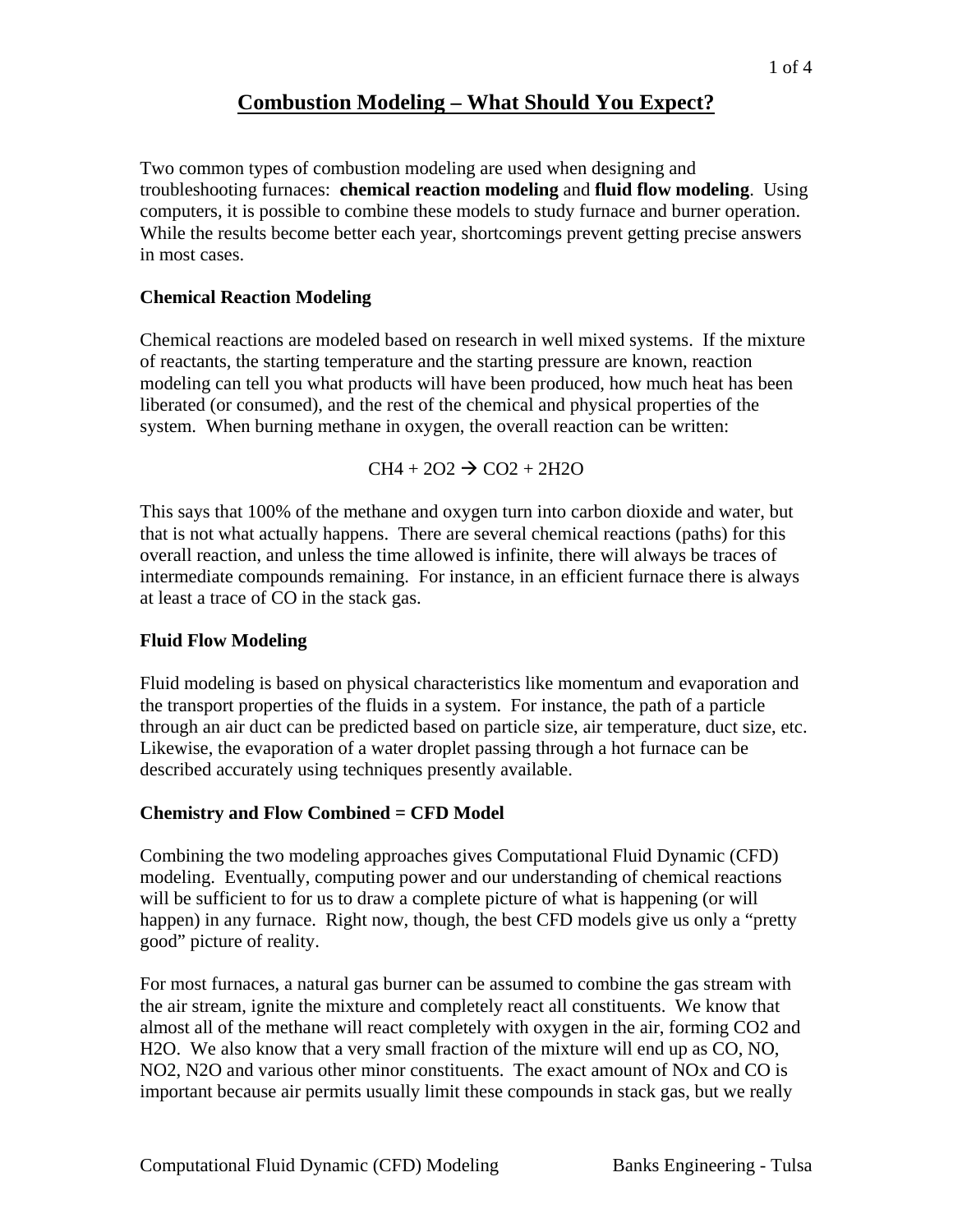can only estimate their amounts based on past experience – attempts to calculate exact values scientifically have not been very successful.

Attempts to model flames accurately have not been completely successful. Methane and oxygen don't react until they are mixed, so combustion reactions start where the fuel gas first contacts air – combustion radiates heat, affecting the surrounding hardware and affecting the flow pattern of nearby unburned gases. Reaction rates increase as temperatures rise. Reaction products change as the local chemistry changes. Unless your model can see all of this and accommodate the changes in volume, temperature, momentum, reactant concentration, etc., you won't be able to predict exactly what will happen. Usually, exact predictions aren't needed.

## **When to Use CFD Modeling**

1. Is there enough time?

For an "average" incinerator allow around 3 weeks for setup and running the program till it converges on an answer. Shortcuts in setup can shorten the time, but the answers may be fuzzier than you would want.

2. What do you need to know?

Hand calculations are still usually the way to  $go - you get good answers as long as the$ designer (biological computer) is experienced. Going straight to CFD is more expensive and takes longer. On the other hand, unexplainable operating problems deserve special measures. CFD can provide that "Ah Ha!" moment when other approaches have failed.

3. Is the problem steady-state or transient?

CFD is good at solving steady-state problems. Examples are standing flow patterns – like a "core" of unburned waste that extends from the burner to the waste heat boiler. That type problem can be identified and solved using CFD modeling. Noise problems, resulting from rhythmic variations of the flame envelope are beyond most CFD efforts – unless you can get NASA to help.

4. CFD is only a tool – not a solution

A perfect CFD model only replicates the problem or design. It won't tell you what to do next. Combined with your own experience, it can certainly suggest changes to look at, though. The best approach is to model the system that has problems to duplicate what exists – that indicates the model is set up right. Then decide which parameters to change and model your best-guess changes. Repeat till the problem goes away (in the computer) and then call the welder.

5. Maybe a "sledgehammer" fix would solve the problem and avoid an expensive CFD project.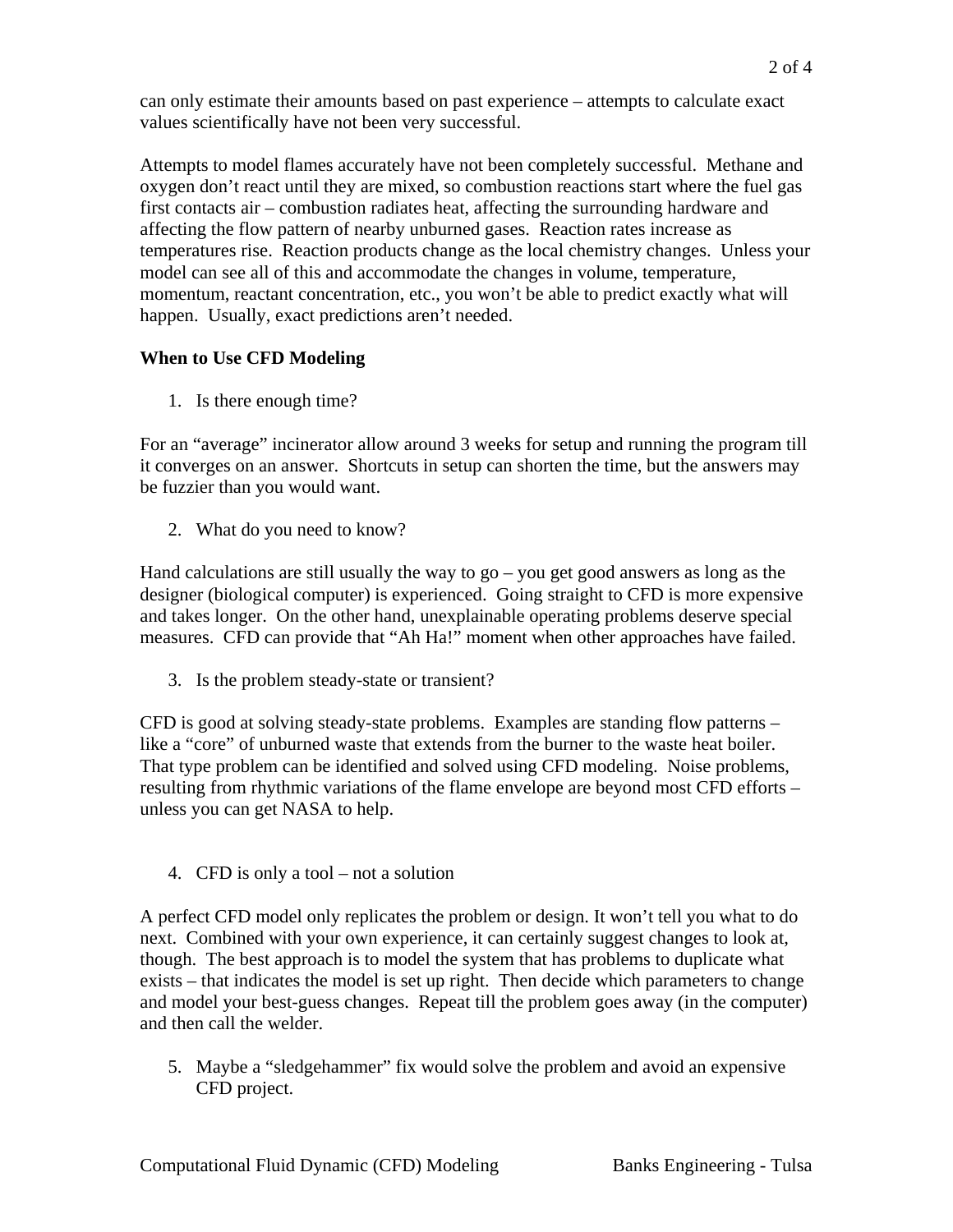For instance, if you know you have a distribution problem (the flame favors one side of the furnace), shutting down long enough to install a brick choke ring might be the common sense thing to try. The amount of pressure drop the choke uses is easily calculable without CFD and you can visualize how the flame path would change. So, use the maximum amount of pressure drop available, and install the choke. If the easy-quick fix fails, and the next step will be expensive, start thinking about CFD.

#### **Progress**

Year by year, the tools available for CFD modeling become better – easier to use and more accurate. For now (2007), it can save you when the chips are down, but can't fully take the place of experience.

### **Acknowledgments**

Thanks to Matt Martin at Callidus Technologies for comments from a CFD engineer's viewpoint. Thanks also to Brad Adams at Reaction Engineering International for explaining the limitations of even the best CFD modeling software.



### **Examples of CFD Model results:**

CFD Model of waste gas incinerator showing the effect of varying the amount of combustion air flowing to the burner  $-46\%$  air resulted in more even temperature distribution at the furnace exit. Note how the brick choke ring (white bars towards the burner end of the furnace) affects the temperature spread.